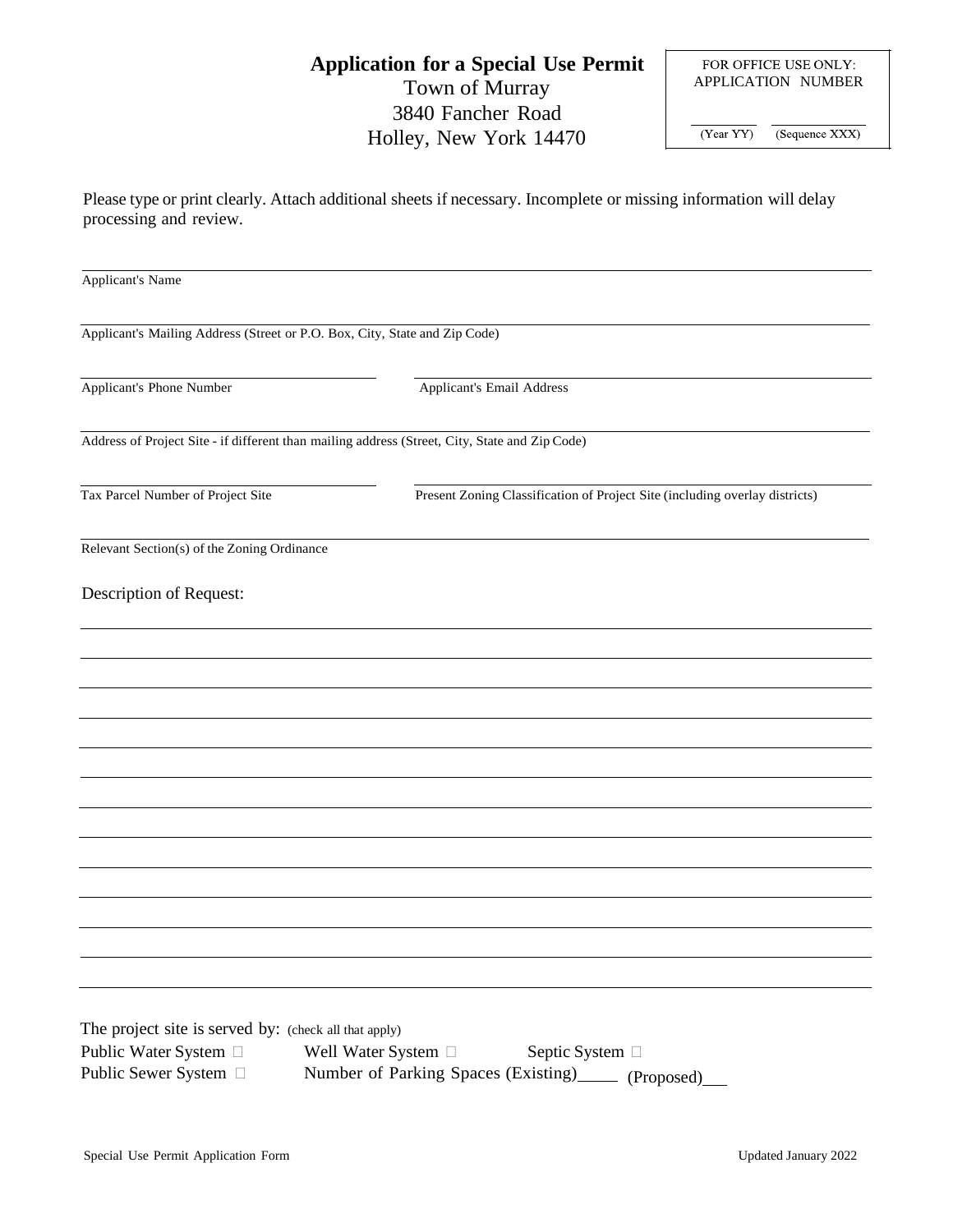## **Application for a Special Use Permit - continued**

The project site is located within: (check all that apply) Flood Hazard Area  $\Box$  (See Note I) Orleans County Agricultural District  $\Box$  (See Note 3)

Within 100 feet of a NYSDEC Wetland  $\Box$  (See Note 2) Within 150 feet of Sandy Creek  $\Box$  (See Note 4)

- Note 1 Projects within a flood hazard area must comply with Town of Murray Local Law No. 1 of 1989.
- Note 2 Attach copies of all wetland permits, approvals or exemption letters obtained from the NYSDEC.
- Note 3 An Agricultural Data Statement may be required. See Murray Zoning Ordinance §847.
- Note 4 A Streambank Development Permit may be required. See Murray Zoning Ordinance §475.

 $\Box$  Is the proposed action subject to review under the State Environmental Quality Review Act (SEQR)? Yes  $\Box$  No  $\Box$  If Yes, the applicant must complete Part I of the Environmental Assessment Form

 $\Box$  The applicant must attach a scaled site plan. In general, the site plan must contain the information listed below. Refer to §302 and §I 004 in the Town of Murray Zoning Ordinance for specific site plan requirements.

- Boundaries of the property, lot line dimensions, north arrow, drawing scale and date of preparation
- Existing and proposed structures (including overall dimensions, heights, square footage).
- Existing and proposed driveways, parking areas, roads, rights-of-way, easements (including dimensions).
- Front, side and rear setbacks of all existing and proposed structures from lot lines.
- Location of ponds, streams, creeks, wetlands, flood hazard areas.
- Location and dimensions of existing and proposed septic systems and drinking water wells.
- Location and dimensions of site features such as signs, fences, retaining walls, patios, decks, culverts.

 *Applicant shall reimburse the Town for all direct costs, including but not limited to legal, engineering, and/or consultant review of application, if deemed necessary. Approval contingent upon all fees being paid.*

*I certify that the information provided on this application form and all supporting documentation is true to the best of my knowledge.*

Signature of Applicant Date of Applicant Date of Applicant Date of Applicant Date of Applicant Date of Applicant Date of Applicant Date of Applicant Date of Applicant Date of Applicant Date of Applicant Date of Applicant D

Signature of Zoning Enforcement Officer Date and Signature of Zoning Enforcement Officer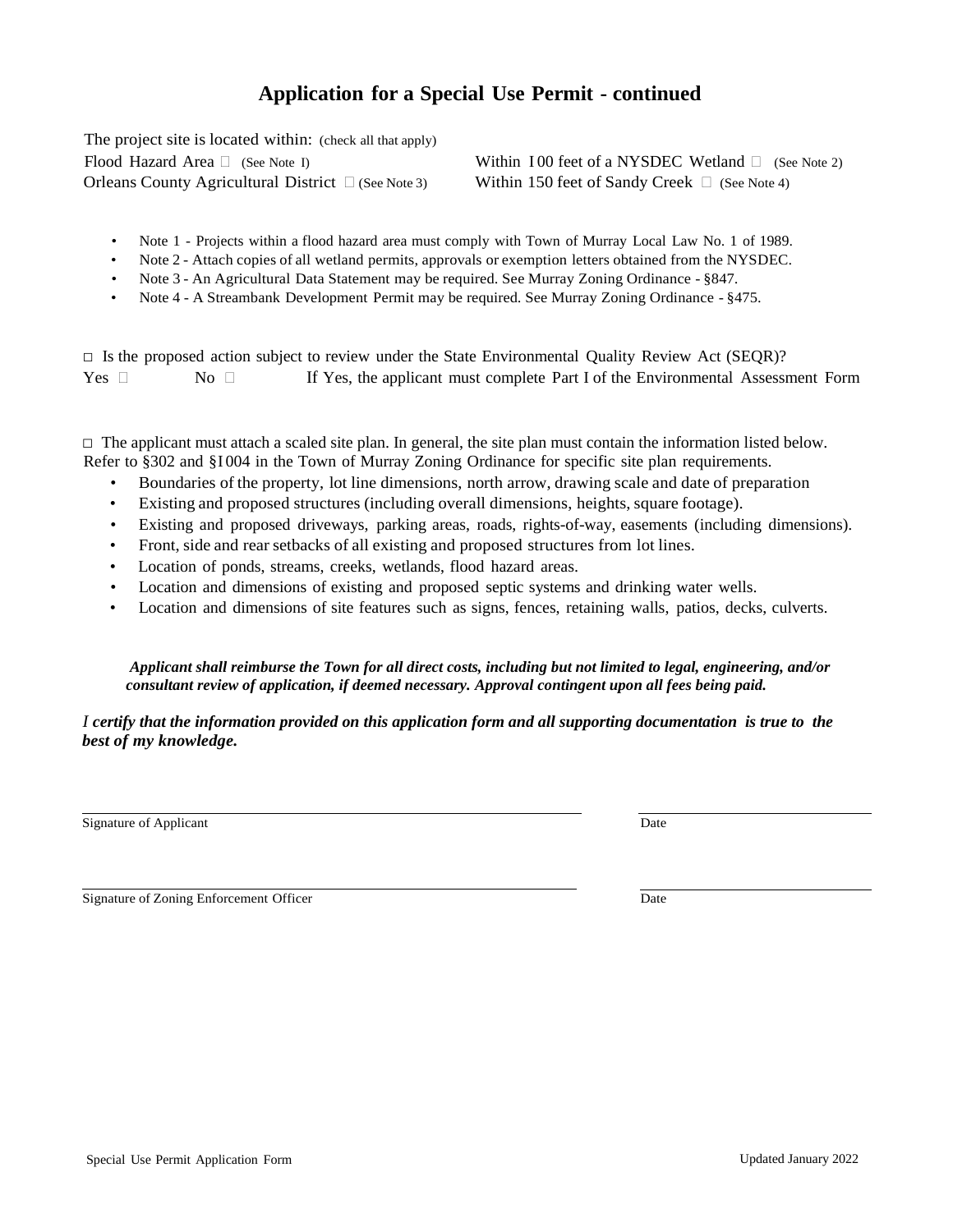## **Application for a Special Use Permit - continued**

The applicant must provide the names and mailing addresses of ALL persons who own property within 500 feet of any lot line of the project site.

- This information is required to legally process the application. Attach additional sheets if necessary.
- No action will be taken on this matter until this information is provided.
- Names and mailing addresses can be obtained from the Town of Murray Assessor (phone 638-5255) or the Orleans County Real Property Tax Service (589-5400).

| <u> 1980 - John Stein, mars and de Britain and de Britain and de Britain and de Britain and de Britain and de Br</u> |  |
|----------------------------------------------------------------------------------------------------------------------|--|
|                                                                                                                      |  |
| <u> 1989 - Johann Barbara, martxa alemaniar amerikan a</u>                                                           |  |
|                                                                                                                      |  |
|                                                                                                                      |  |
|                                                                                                                      |  |
|                                                                                                                      |  |
|                                                                                                                      |  |